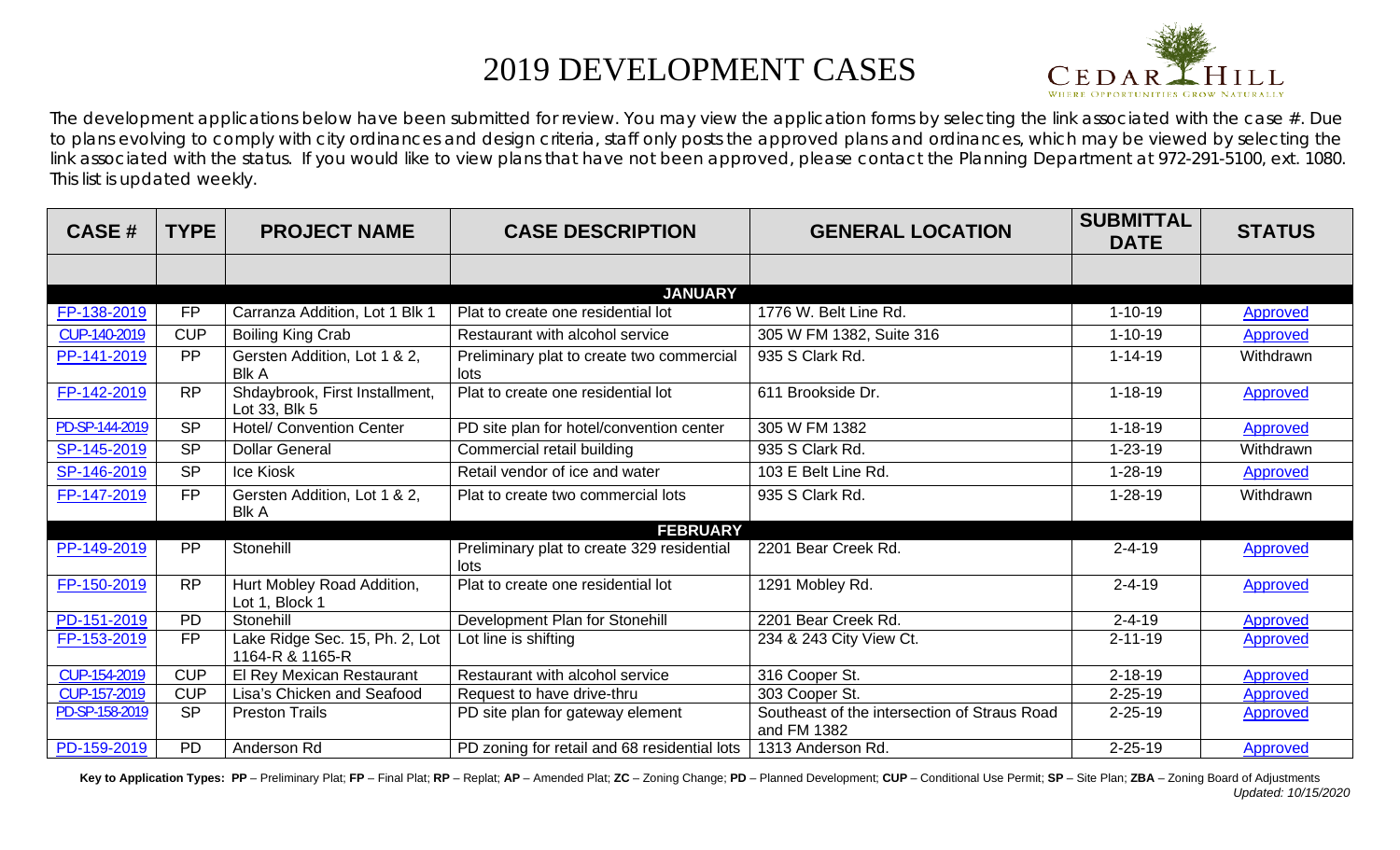| <b>CASE#</b>        | <b>TYPE</b>     | <b>PROJECT NAME</b>                                      | <b>CASE DESCRIPTION</b>                                        | <b>GENERAL LOCATION</b> | <b>SUBMITTAL</b><br><b>DATE</b> | <b>STATUS</b>   |
|---------------------|-----------------|----------------------------------------------------------|----------------------------------------------------------------|-------------------------|---------------------------------|-----------------|
|                     |                 |                                                          |                                                                |                         |                                 |                 |
| SP-160-2019         | SP              | API Machining, Inc.                                      | Industrial machine shop                                        | 1400 Edgefield Way      | $2 - 25 - 19$                   | Approved        |
|                     |                 |                                                          | <b>MARCH</b>                                                   |                         |                                 |                 |
| FP-161-2019         | <b>AP</b>       | Lake Ridge Sec. 21, Lot 1490-                            | Plat to combine two residential lots into<br>one               | 2671 Creekwood Dr       | $3 - 4 - 19$                    | Approved        |
| SP-163-2019         | SP              | <b>HITS Warehouse</b>                                    | Expansion of warehouse in Industrial<br>Park                   | 1500 High Meadow Way    | $3 - 4 - 19$                    | Withdrawn       |
| PD-165-2019         | <b>PD</b>       | Hillside PD Amendment                                    | Parking requirement reduction within PD                        | 305 W FM 1382           | $3 - 11 - 19$                   | Approved        |
| APPL-175-2019       | <b>ZBA</b>      | <b>Fuller Home</b>                                       | Special variance for crushed concrete                          | 1515 Fuller Dr.         | $3 - 18 - 19$                   | Withdrawn       |
| CUP-170-2019        | CUP             | <b>High Meadows Way</b>                                  | Request for outside storage                                    | 1500 High Meadows Way   | $3 - 18 - 19$                   | <b>Approved</b> |
| 171-2019            | Misc.           | <b>Fultz Home</b>                                        | Alternative exterior building materials for<br>detached garage | 1536 Rocky Creek Cir.   | $3 - 18 - 19$                   | Denied          |
| FP-172-2019         | <b>FP</b>       | Advantage Storage Addition 1<br>& 2, Blk A               | Plat to create two commercial lots                             | 802 E Belt Line Rd.     | $3 - 25 - 19$                   | Approved        |
| APPL-174-2019       | <b>ZBA</b>      | <b>Fultz Home</b>                                        | Variance to setback requirements for<br>detached garage        | 1536 Rocky Creek Cir.   | $3 - 18 - 19$                   | Denied          |
| APPL-169-2019       | <b>ZBA</b>      | Carranza Home                                            | Variance to lot area                                           | 1776 Belt Line Rd       | $3 - 11 - 19$                   | Approved        |
|                     |                 |                                                          | <b>APRIL</b>                                                   |                         |                                 |                 |
| <b>CUP-95-2018R</b> | <b>SP</b>       | Advantage Storage                                        | <b>Revised Site Plan</b>                                       | 802 E Belt Line Rd.     | $4 - 8 - 19$                    | <b>Approved</b> |
| CUP-178-2019        | CUP             | <b>TGI Friday's</b>                                      | Restaurant with alcohol service                                | 311 N Clark St.         | $4 - 22 - 19$                   | <b>Approved</b> |
| FP-179-2019         | <b>AP</b>       | Lake Ridge Sec. 23, Ph. A, Lot<br>1, Blk A               | Plat to combine two residential lots into<br>one               | 1960 Alyssum Dr.        | $4 - 22 - 19$                   | <b>Approved</b> |
| FP-180-2019         | $\overline{FP}$ | Dexter Estates Addition, Lot 1<br>Blk 1                  | Plat to create one residential lot                             | 137 S Joe Wilson Rd.    | 4-22-19                         | Approved        |
| FP-181-2019         | AP              | Lake Ridge, Sec. 21, Lot 1599                            | Plat to combine two residential lots into                      | 2514 Hardwick Ln.       | 4-29-19                         | Approved        |
|                     |                 | R.                                                       | one                                                            |                         |                                 |                 |
|                     |                 |                                                          | <b>MAY</b>                                                     |                         |                                 |                 |
| SV-183-2019         | Misc.           | Sosa Home                                                | Alternative exterior building materials for<br>detached garage | 314 Houston             | $5 - 6 - 19$                    | Denied          |
| Z-184-2019          | <b>ZC</b>       | 507 S Clark Re-Zoning                                    | Zoning change on lot from Neighborhood<br>Services to SF-10    | 507 S Clark             | $5 - 13 - 19$                   | Approved        |
| FP-186-2019         | <b>RP</b>       | American Industrial Park Lots<br>1A1-R1 & 1A1-R2, Blk 3, | Plat to create two commercial lots                             | 1100 Mt. Lebanon Rd.    | $5 - 13 - 19$                   | Approved        |
| APPL-187-2019       | <b>ZBA</b>      | Mt. Lebanon Lot                                          | Variance for alternative pavement surface                      | 1100 Mt. Lebanon Rd.    | $5 - 13 - 19$                   | Approved        |

Key to Application Types: PP - Preliminary Plat; FP - Final Plat; RP - Replat; AP - Amended Plat; ZC - Zoning Change; PD - Planned Development; CUP - Conditional Use Permit; SP - Site Plan; ZBA - Zoning Board of Adjustment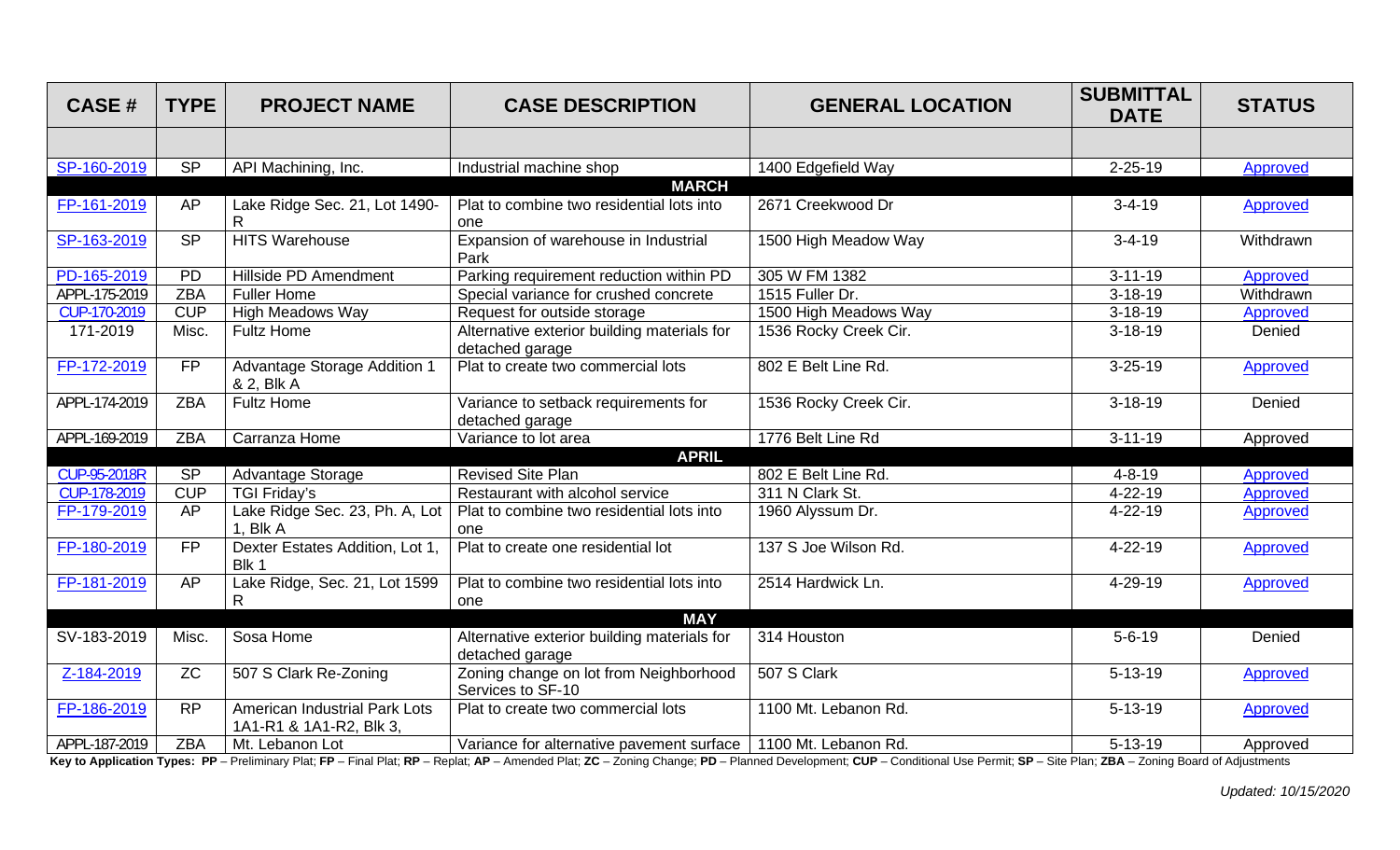| <b>CASE#</b>  | <b>TYPE</b> | <b>PROJECT NAME</b>                                                                                                                          | <b>CASE DESCRIPTION</b>                                          | <b>GENERAL LOCATION</b>    | <b>SUBMITTAL</b><br><b>DATE</b> | <b>STATUS</b>   |
|---------------|-------------|----------------------------------------------------------------------------------------------------------------------------------------------|------------------------------------------------------------------|----------------------------|---------------------------------|-----------------|
|               |             |                                                                                                                                              |                                                                  |                            |                                 |                 |
| CUP-189-2019  | <b>CUP</b>  | <b>BN Sushi &amp; Grill</b>                                                                                                                  | Restaurant with alcohol service                                  | 638 Uptown Blvd. Suite 120 | $5 - 13 - 19$                   | Approved        |
|               |             |                                                                                                                                              | <b>JUNE</b>                                                      |                            |                                 |                 |
| FP-195-2019   | AP          | Lake Ridge Sec. 9 Ph. 2 Lot<br>1719-R and Lot 1720- R                                                                                        | Plat to create one residential lot                               | 410 & 414 Breezeway Ct.    | $6 - 3 - 19$                    | <b>Approved</b> |
| SP-196-2019   | <b>SP</b>   | Omni Fellowship Church<br>Parking Lot                                                                                                        | Adding 20 spaces to existing parking lot                         | 330 S Clark Rd.            | $6 - 3 - 19$                    | Approved        |
| APPL-197-2019 | <b>ZBA</b>  | Dexter Home                                                                                                                                  | Variance to lot area                                             | 137 S Joe Wilson Rd.       | $6 - 3 - 19$                    | Approved        |
| CUP-198-2019  | <b>CUP</b>  | <b>Total Wine</b>                                                                                                                            | Request for liquor store                                         | 428 E FM 1382              | $6 - 10 - 19$                   | Approved        |
|               |             |                                                                                                                                              | <b>JULY</b>                                                      |                            |                                 |                 |
| APPL-203-2019 | <b>ZBA</b>  | Metals USA Plates & Shapes                                                                                                                   | Special exception to parking requirement                         | 1585 Edgefield Way         | $7 - 8 - 19$                    | Approved        |
| CUP-204-2019  | <b>CUP</b>  | <b>Unknown</b>                                                                                                                               | Convenience store                                                | 108 W Belt Line Rd. #4     | $7 - 15 - 19$                   | Denied          |
| CUP-205-2019  | CUP         | <b>Olga's Sports Restaurant</b>                                                                                                              | Restaurant with alcohol service                                  | 642 Uptown Blvd. #120      | $7 - 15 - 19$                   | <b>Approved</b> |
| SP-206-2019   | <b>SP</b>   | <b>Hillcrest Baptist Church</b><br>Parking Lot                                                                                               | Parking lot expansion                                            | 265 W. Pleasant Run Rd.    | $7 - 15 - 19$                   | Approved        |
| SV-207-2019   | Misc.       | Nguyen House                                                                                                                                 | Alternative exterior building materials for<br>detached building | 708 S Clark Rd.            | $7 - 15 - 19$                   | Withdrawn       |
| SP-209-2019   | SP          | Delta Steel Office Addition                                                                                                                  | Addition to existing building                                    | 1585 Edgefield Way         | 7-29-19                         | Approved        |
|               |             |                                                                                                                                              | <b>AUGUST</b>                                                    |                            |                                 |                 |
| FP-214-2019   | <b>FP</b>   | <b>Vineyards at Bear Creek Addition,</b><br>Lots 1-9 Blk A, Lots 1-10 Blk B, Lots 1-<br>12 Blk C, Lots 1-2 Blk D, & Lots 1-18<br><b>BlkE</b> | Plat to create 61 residential lots                               | 1807 Bear Creek Rd.        | $8 - 5 - 19$                    | Approved        |
| SP-215-2019   | SP          | <b>Chicken Express</b>                                                                                                                       | Building addition and façade update                              | 389 N Hwy 67               | $8 - 5 - 19$                    | Approved        |
| CUP-217-2019  | <b>CUP</b>  | Spec's Wines, Spirits & Finer<br>Foods                                                                                                       | Request for liquor store                                         | 971 N Hwy 67 #400          | $8 - 12 - 19$                   | Approved        |
| FP-218-2019   | <b>FP</b>   | <b>Ten Mile Creek Estates Lots</b><br>30R1 and 30R2                                                                                          | Plat to create two residential lots                              | 1445 N Joe Wilson Rd.      | $8-19-19$                       | Approved        |
| SP-219-2019   | <b>SP</b>   | <b>Belman Barbers</b>                                                                                                                        | <b>Commercial building</b>                                       | 715 E Pleasant Run Rd.     | $8 - 26 - 19$                   | In Review       |
|               |             |                                                                                                                                              | <b>SEPTEMBER</b>                                                 |                            |                                 |                 |
| CUP-223-2019  | <b>CUP</b>  | <b>Indoor Commercial</b><br>Amusement                                                                                                        | Pool table located inside restaurant                             | 642 Uptown Blvd. #120      | $9 - 9 - 18$                    | Withdrawn       |
| APPL-226-2019 | <b>ZBA</b>  | Maxwell Home                                                                                                                                 | Alternative surface to concrete paving                           | 320 Houston St.            | $9 - 30 - 19$                   | Approved        |

Key to Application Types: PP - Preliminary Plat; FP - Final Plat; RP - Replat; AP - Amended Plat; ZC - Zoning Change; PD - Planned Development; CUP - Conditional Use Permit; SP - Site Plan; ZBA - Zoning Board of Adjustment